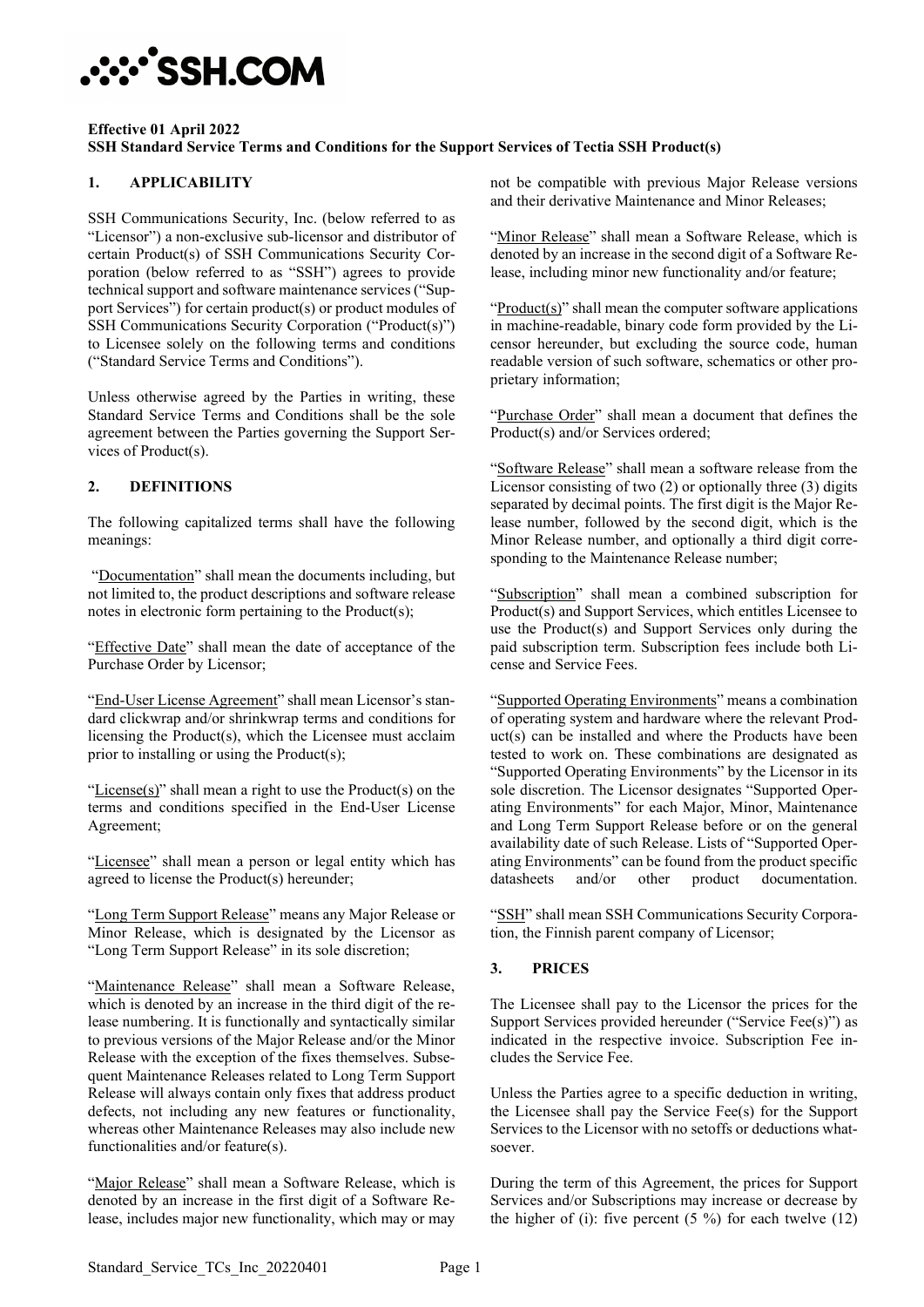

month period; or (ii) the corresponding annual change in the Consumer Price Index (all items) for Urban Wage Earners and Clerical Workers as determined by the United States Bureau of Labor Statistics. However, the price increase cannot raise the support prices to exceed the corresponding prices of then current published pricelist.

### **4. TAXES AND MISCELLANEOUS CHARGES**

Any taxes and duties (including but not limited to custom duties, import/export duties, stamp duties, value added tax, consumption tax, withholding tax and sales tax) imposed in the country in which the Support Services are delivered will be borne by the Licensee (collectively "Taxes").

Any miscellaneous costs including but not limited to banking charges, currency conversion charges and/or delivery costs (collectively "Miscellaneous Costs") will be borne by the Licensee.

If the Licensor pays any Taxes and/or Miscellaneous Costs, then such amount shall be added to the price of the Support Services and the Licensee shall reimburse the Licensor for all such Taxes and/or Miscellaneous Costs within fifteen (15) business days following its receipt of documentation evidencing Licensor's payment thereof.

## **5. TERMS OF PAYMENT**

Service Fee(s) for the Support Services shall be paid in advance against Licensor's respective invoice. Service Fee can be included in the Subscription fee.

The Licensee shall pay the Service Fee(s) within thirty (30) days of receipt of an invoice from the Licensor.

Unless otherwise defined in the respective invoice all payments to the Licensor shall be payable in United States Dollars (\$, USD).

If the Licensee fails to pay the Service Fee(s) by the due date specified above, the Licensor shall be entitled without prejudice to any other right or remedy to charge interest at the rate of ten (10) percent per annum, or the maximum amount allowed by law, whichever is less, on overdue payments, until the date such payments are credited to Licensor's bank account.

#### **6. TITLE**

The Licensee acknowledges and agrees that title to and ownership of the Product(s), Documentation and/or Software Release(s) (including but not limited to all copies thereof) are and shall remain with SSH and/or the Licensor or their licensors. Nothing contained in these Standard Service Terms and Conditions shall be construed as transferring any ownership right or interest in the Product(s) and/or the Documentation to the Licensee. The Licensee shall not receive any express or implied license or right under any patent, copyright, trademark, trade secret or other proprietary rights of SSH and/or the Licensor or their licensors, except as expressly set forth in these Standard Service Terms and Conditions.

## **7. SUPPORT SERVICES**

The Licensor shall provide the Licensee with the Support Services subject to payment of applicable Service Fee(s). The content of different levels of Support Services can be found online at Licensor's webpage.

The Parties expressly agree that each new Software Release delivered to the Licensee under these Standard Service Terms and Conditions shall without further actions become the Product(s) under terms and conditions of the license agreement under which such Product(s) are licensed from the Licensor by the Licensee.

Licensee is eligible to receive, download, and use new Software Releases only for the Products or product modules for which the Licensee has purchased licensed and paid applicable Service Fees.

The Licensor shall provide Support Services only for Supported Operating Environments, unless otherwise agreed by the Parties in writing. The Licensor designates Supported Operating Environments for each Major, Minor, Maintenance and Long Term Support Release before or on the general availability date of such Release.

The Licensor shall have the right to change the content of the Support Services.

#### **8. EXCLUSIONS OF SUPPORT SERVICES**

The Licensor shall not be required to provide the Support Services if the need for the Support Services is due to, caused by or arises from any of the following:

- o Any modification, error correction or repair of the Product(s) by a party other than the Licensor, or Licensee's failure to follow Licensor's instructions on operations and use;
- $\circ$  Any functionality not directly related to the Product;<br> $\circ$  Use of the Product(s) with any hardware, software.
- Use of the Product $(s)$  with any hardware, software, magnetic media or service that is not provided, approved or authorized by the Licensor;
- o Use of the Product(s) in a manner or form not defined and described in the Documentation;
- o Damage or failure of the Product(s) due to, caused by or arising from Force Majeure;
- o Any problems caused by the use of the Product(s) on an unsupported operating environment.

#### **9. SUPPORT TERM AND RENEWAL(S)**

The initial term for the Support Services and Subscriptions shall begin on the Effective Date and shall continue the following twelve (12) months term. The Licensee shall purchase same level of Support Services for all the Products purchased at the same instant and for the same twelve (12) months term, unless otherwise agreed in writing.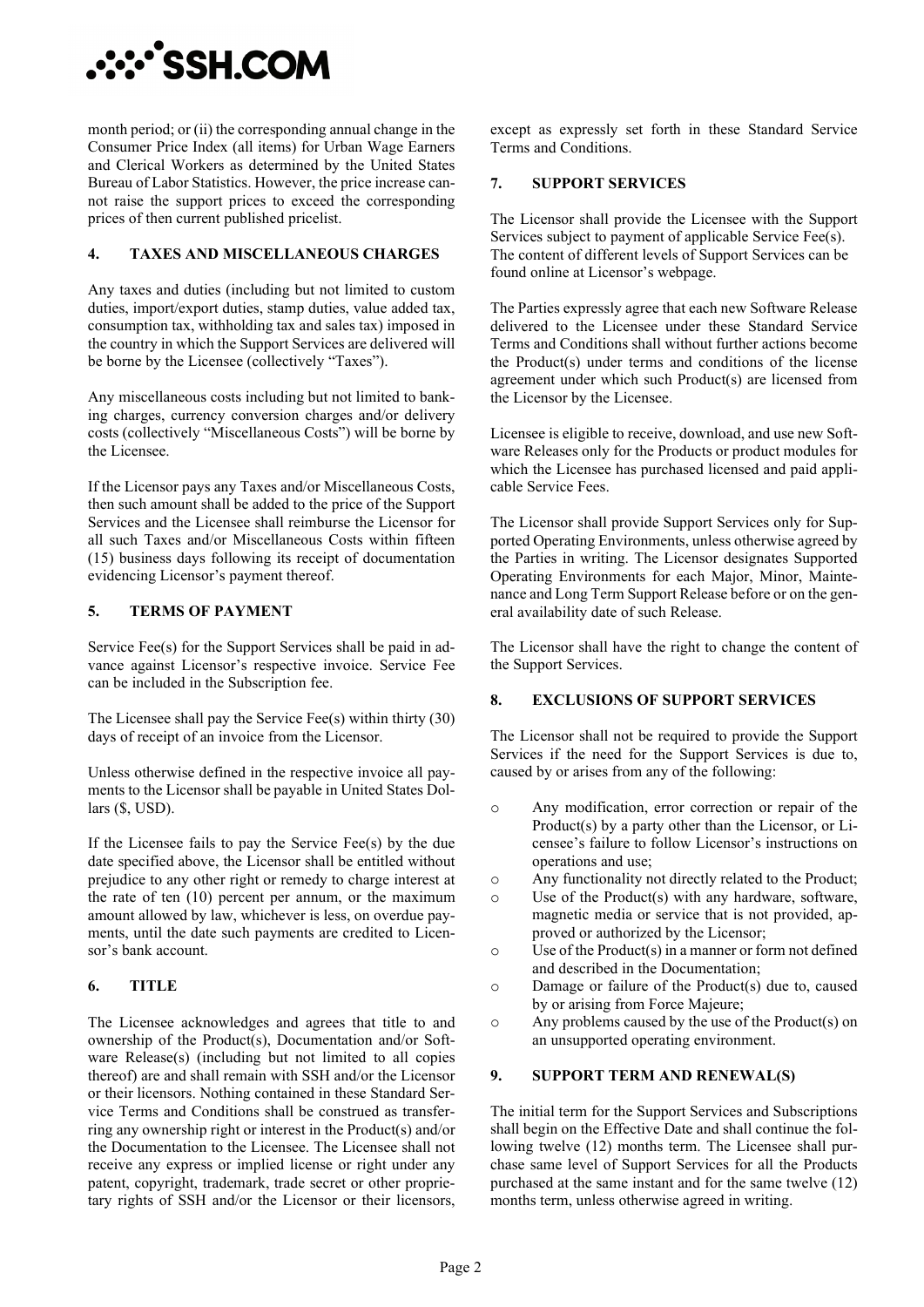

However, if the Licensee already has a valid Support Services or Subscription for the same Product, the Licensee shall purchase same level of Support Services as agreed in the current agreement for all the new licenses of the Product in question and for the remaining term of the existing Support Services or Subscription. The Licensee shall not have more than one valid Support Services agreement per Product at a time and all the licenses for the same Product must be supported under the same Support Service level, unless otherwise agreed in writing.

Support Services and/or Subscription for the same license quantity and support level shall become automatically prolonged for twelve months terms at a time if not terminated by either Party in writing three (3) months before the end of the initial term or any subsequent prolongation term.

The Licensor does not provide partial Support Services for any Product, unless otherwise agreed by the Parties in writing. Therefore the Licensee shall at all times possess a valid Support Services for all the instances of a Product in use regardless of whether the licenses are perpetual or subscription-based.

The Licensee is, immediately and at least three (3) months before the end of then valid Support Services term, required to document all support terminations and license uninstallations by sending an acceptable SSH Uninstall Letter to Licensor itemizing the reason for termination and the uninstalled Products to which the Support Services are discontinued/terminated. Only thereafter a support agreement for the licenses in actual use may be available.

Uninstalled licenses and related Support Services can be reinstated at any time by paying applicable Service Fees and reinstatement fee as set forth in this Section below.

The Licensee shall submit a new Purchase Order for every prolonged Support Services or Subscription term before the end of the previous term and by paying related Fees according the corresponding invoice. All Support Services and Subscriptions ordered and the related Fees are non-cancellable and non-refundable.

In the event that the Licensee fails to submit a new Purchase Order for the next Support Service or Subscription term before the end of the previous term or if the Licensee fails to pay the respective invoice by the due date:

- a) Support Services shall be automatically discontinued by the Licensor;
- b) In case of perpetual licenses, the Licensee shall have no right to use any other Release of the Product(s), than the ones the Licensee has received during the paid Support Service terms.

If the Support Services are discontinued by the Licensor according a) above, the Licensee may thereafter reinstate the Support Services only as set forth below.

In order to resume using uninstalled Licenses and/or reinstate the Support Services, the Licensee shall:

- (i) pay normal applicable annual Service Fee according Licensor's then valid price list for every twelve (12) months Support Service term starting after the end of the last paid Support Service term;
- (ii) pay reinstatement fee which shall be ten percent (10%) for every starting thirty (30) days period after the end of last paid Support Service term. Reinstatement fee is calculated from the normal annual Service Fee for the discontinued Support Services.

However, if the Support Services have been discontinued over eighteen (18) months, the Licenses will be permanently terminated and Support Services cannot be reinstated, unless otherwise agreed by the Parties in writing.

#### **10. SUPPORT SERVICE CHANGES**

Licensor may implement changes in the Documentation or Product, which may result in the new versions of the Product changing in material respects from the earlier versions, or discontinue the manufacture and support of any Product. If Licensor discontinues the manufacture or support of Product, Licensor shall make reasonable efforts to give notice to the Licensee at least six (6) months prior to intended date of discontinuation.

#### **11. CONFIDENTIALITY**

For the purposes of this Section confidential information (below referred to as "Confidential Information") is defined as any information received by a Party ("receiving Party") from the other Party ("disclosing Party"), whether before or after the Effective Date, which is marked or described by the disclosing Party in writing as being "Confidential", "Secret" or "Proprietary". The Parties specifically acknowledge that the Product(s) and Documentation, the source code of the Product(s), and the terms and conditions of these Standard Service Terms and Conditions are Confidential Information.

The confidentiality obligation under this Section shall not cover knowledge which

- (i) was at the time of receipt published or otherwise generally available to the public;
- (ii) has after receipt by a Party been published or become generally available to the public otherwise than through any act or omission on part of the receiving Party;
- (iii) was lawfully in the possession of the receiving Party at the time of receipt without any restrictions on disclosure;
- (iv) was rightfully acquired from third parties without any undertaking of confidentiality imposed by such third parties;
- (v) was developed independently by the receiving Party without reference to the Confidential Information; or
- (vi) is required by applicable law or regulation or by legal process to be disclosed, so long as the receiving Party provides the disclosing Party with prompt written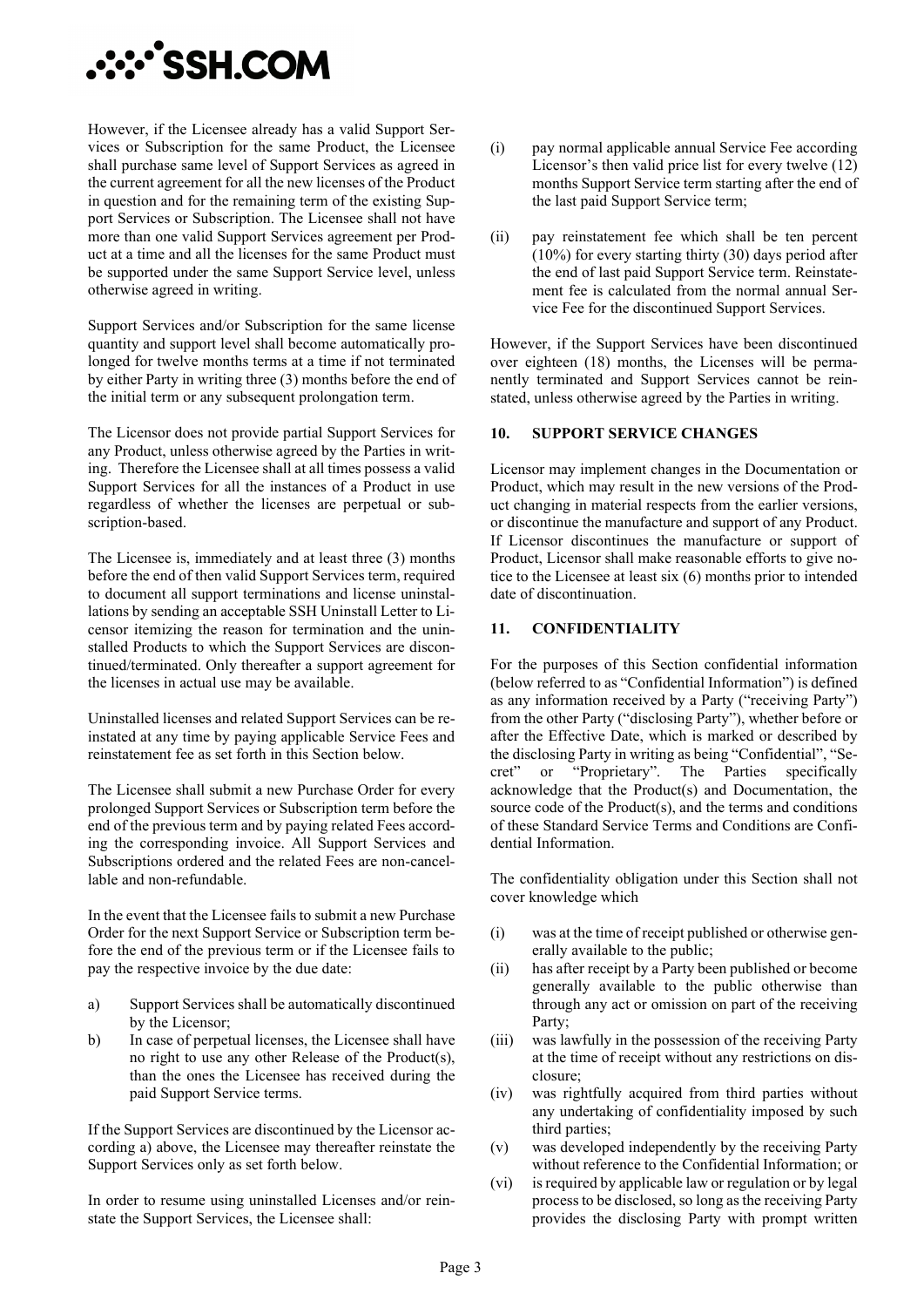

notice of such requirement to enable the disclosing Party to seek an appropriate protective order. If no such order is obtained within a reasonably time, the receiving Party may, without liability hereunder, disclose such portion of the Confidential Information that on the advice of the receiving Party's legal counsel is legally required to be disclosed.

Both Parties agree to maintain Confidential Information in confidence and shall use the same degree of care, but in no event less than reasonable care, to avoid disclosure of Confidential Information as it uses with its own confidential and proprietary information of similar type and importance. Both Parties agree to disclose Confidential Information only to those of its employees and subcontractors who have a bona fide need to know solely for the purpose (and to the extent) of exercising its rights contemplated under these Standard Service Terms and Conditions.

Any Confidential Information supplied by SSH and/or the Licensor shall: (a) be used for the sole purpose of installing, using, evaluating and maintaining the Product(s); (b) not be used by the Licensee (or any other party) in a manner detrimental to SSH's and/or the Licensor's interest; and (c) not be reproduced, used or disclosed to other parties by the Licensee without Licensor's prior written consent. All Confidential Information supplied by SSH and/or the Licensor is, and shall remain, SSH's or the Licensor´s property.

The obligations set forth in this Section shall remain in force for a period of five (5) years as of the date of disclosure of the Confidential Information in question, regardless of an earlier termination of these Standard Service Terms and Conditions. Notwithstanding the foregoing, source code of the Product(s) shall be kept confidential indefinitely.

#### **12. AMENDMENT**

No changes or amendments to these Standard Service Terms and Conditions shall be effective unless reduced in writing and signed by the Licensor.

#### **13. AUDIT**

Licensee shall create and at all times retain the relevant books and records of Product(s) and Support Services, in sufficient detail and in a reasonable format, that enables the verification of the amount of Products deployed and under valid support, and within thirty (30) days of Licensor's request send to Licensor a written statement detailing the number of Product(s) deployed and under valid support. For all purchased licenses that are not deployed, Licensee shall promptly provide Licensor with a written uninstall letter itemizing the number and product versions of non-deployed licenses.

Licensor shall have the right to inspect all such books and records, including system tool outputs, and other system information, sufficient to provide auditable verification of deployment of the Product(s), irrelative from the date that any Product(s) was first deployed by Licensee, by an independent auditor selected by Licensor. Upon reasonable notice, Licensor and its auditors may verify Licensee's compliance with licensing terms, including the deployment of the Products against the number of paid licenses, at all sites and for all environments in which Licensee deploys (for any purpose) the Product(s). Such verification will be conducted in a manner that minimizes disruption to Licensee's business, and may also be conducted on Licensee's premises, during normal business hours.

If any such auditor's report shows Licensee's deployment of Product(s) and Support Services to be inaccurate in excess of three percent (3%) of the paid licenses and support, Licensee shall reimburse accountants' fees for the audit to the Licensor. In any case Licensee shall without further delays pay Licensor the a) unpaid license fees for any such excess use, based upon the list prices in effect at the time the audit is completed, b) support fees for such excess use for the lesser of the duration of such excess use or two years, and c) any additional charges and other liabilities determined as a result of such verification, unless otherwise agreed in writing.

## **14. ASSIGNMENT**

These Standard Service Terms and Conditions will bind and inure to the benefit of each Party's permitted successors and assigns. The Licensee shall not, without the prior written consent of the Licensor, assign or otherwise transfer its rights and obligations under these Standard Service Terms and Conditions in whole or in part. Any attempt to assign these Standard Service Terms and Conditions in derogation of this Section will be null and void.

The Licensor may assign these Standard Service Terms and Conditions to any of its Affiliates, and in connection with a sale of business to which these Standard Service Terms and Conditions relates.

#### **15. INDEPENDENT CONTRACTOR**

The Licensor and the Licensee are each engaged in an independent business. Each Party shall, at all times, perform its obligations as an independent contractor and not as the agent, franchisee, partner, employee or servant of the other Party. Each Party shall, at all times, be solely responsible for: (a) the employment, direction, supervision, compensation and discharge of its own employees, agents and subcontractors, including compliance with social security, withholding and all other regulations governing such matters; and (b) its own acts and those acts of its employees, agents and subcontractors.

#### **16. CONTROLLING LAW , VENUE AND SET-TLEMENT OF DISPUTES**

These Standard Terms and Conditions shall be interpreted and construed in accordance with the laws of the State of New York, without regard to conflicts of law principles. Further, the application of the United Nations Convention on Contracts for the International Sale of Goods is expressly excluded and disclaimed.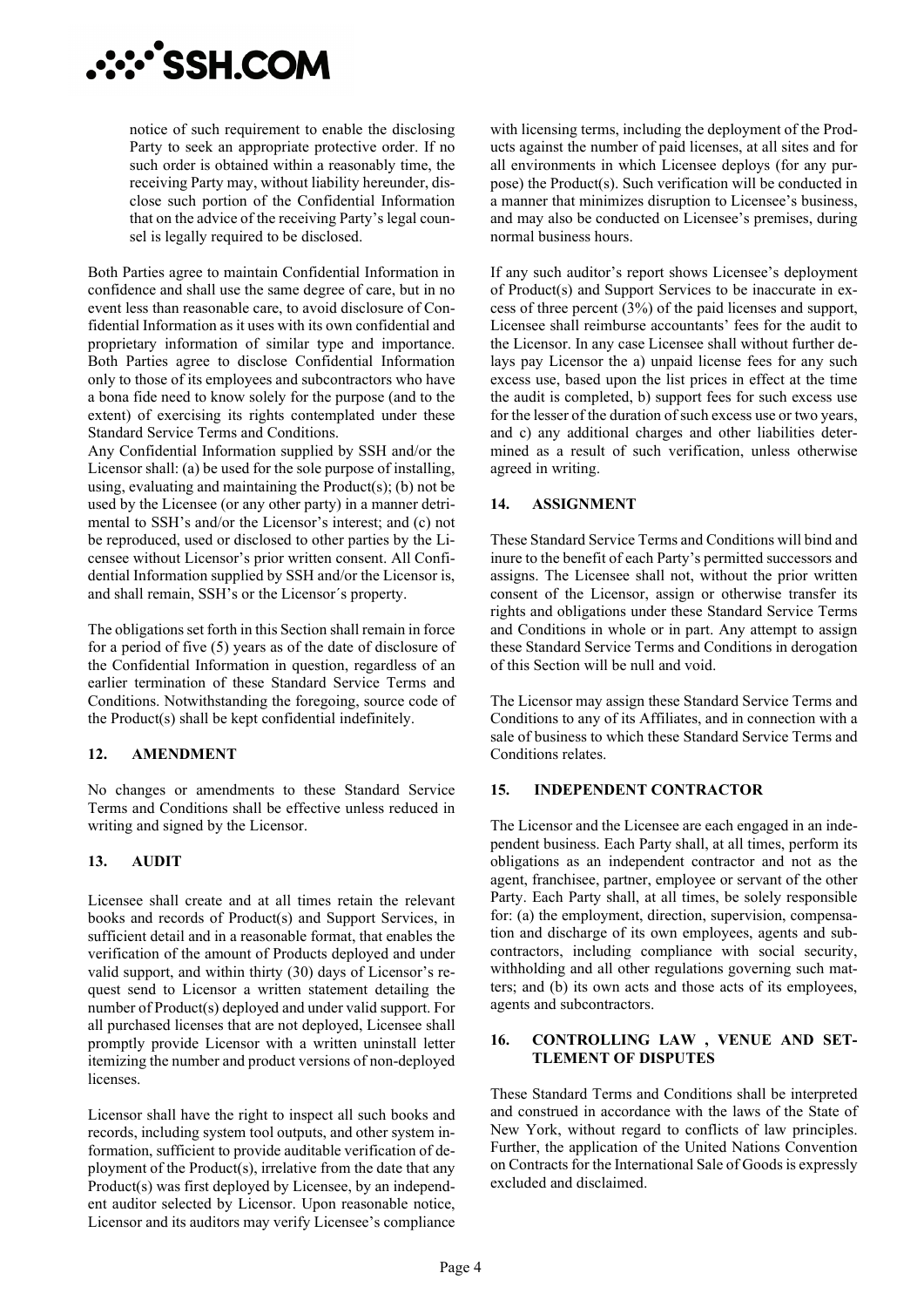

Any dispute, controversy or claim arising out of, relating to or in connection with these Standard Terms and Conditions or the End-User License Agreement, or the breach, termination or validity hereof or thereof, shall be determined by the American Arbitration Association ("AAA") arbitration in accordance with the AAA's Commercial Arbitration Rules ("the AAA Rules"). The number of arbitrators shall be three, unless otherwise agreed by the Parties. The place of arbitration shall be New York, State of New York. The language of the arbitration shall be English. In accordance with the AAA Rules, the arbitrators shall be entitled to award interim measures of relief, including but not limited to injunctive relief and measures for the protection or conservation of property. The arbitrators shall have the power to order an award of damages and to award injunctive relief. The prevailing party in the arbitration shall recover its costs of arbitration, including but not limited to its reasonable attorneys' fees. Either party shall have the right to file an action in the applicable Court of the State of New York for the sole purpose of enforcing the arbitration award.

Notwithstanding the above provisions of this Section, Licensor shall have the right to collect amounts owed by Licensee in any court having jurisdiction over Licensee.

## **17. FORCE MAJEURE**

The Licensor shall not be deemed to have breached any obligation under these Standard Terms and Conditions if such breach results from causes that are beyond The Licensor's reasonable control, including but without limitation to war (whether declared or not), acts of government or the European Union, export or import prohibitions, breakdown or general unavailability of transport, general shortages of energy, fire, explosions, accidents, strikes or other concerted actions of workmen, lockouts, sabotage, civil commotion and riots ("Force Majeure").

The Licensee shall not claim any damage or any other compensation from the Licensor for delays or non-performance caused by Force Majeure.

#### **18. WARRANTIES**

LICENSOR REPRESENTS AND WARRANTS THAT ALL SUPPORT SERVICES SHALL BE PERFORMED IN A DILIGENT, PROFESSIONAL AND WORKMAN-LIKE MANNER CONSISTENT WITH INDUSTRY STANDARDS. LICENSOR MAKES NO OTHER WAR-RANTIES HEREUNDER, EITHER EXPRESS, IMPLIED OR STATUTORY INCLUDING, BUT NOT LIMITED TO ANY WARRANTY OF MERCHANTABILITY OR FITNESS FOR A PARTICULAR PURPOSE.

# **19. LIMITATION OF LIABILITY**

EXCEPT IN CASE OF A VIOLATION OF LICENSOR'S INTELLECTUAL PROPERTY RIGHTS, IN NO EVENT WILL EITHER PARTY BE LIABLE UNDER THIS SER-VICE AGREEMENT TO THE OTHER PARTY FOR ANY LOST PROFITS, LOSS OF BUSINESS, LOSS OF USE, LOSS OF GOODWILL, LOST SAVINGS OR OTHER CONSEQUENTIAL, SPECIAL, INCIDENTAL, INDIRECT, EXEMPLARY OR PUNITIVE DAMAGES, EVEN IF THE LIABLE PARTY HAS BEEN ADVISED OF THE POSSIBILITY OF SUCH DAMAGES.

EXCEPT IN CASE OF A VIOLATION OF LICENSOR'S INTELLECTUAL PROPERTY RIGHTS, IF EITHER PARTY SHOULD BECOME ENTITLED TO CLAIM DAMAGES FROM THE OTHER PARTY UNDER THIS SERVICE AGREEMENT, THE LIABLE PARTY WILL BE LIABLE ONLY FOR THE AMOUNT OF THE OTHER PARTY'S ACTUAL DIRECT DAMAGES, NOT IN ANY CASE TO EXCEED THE TOTAL AMOUNT OF THE FEES ACTUALLY PAID BY LICENSEE FOR THE SERVICES TO WHICH THE LIABILITY RELATES.

The Parties agree that the limitations of liability set out in this Section are to be enforced to the maximum extent permitted by law, but will not be deemed to limit any liability to an extent that is impermissible under applicable law.

No action, regardless of form, arising out of any claimed breach of these Standard Terms and Conditions may be brought by the Licensee more than one (1) year after the cause of action has accrued and in no case later than three (3) years after the delivery of the respective Support Services.

## **20. TERM AND TERMINATION**

These Standard Service Terms and Conditions shall be deemed to have been entered into on the Effective Date and shall remain in force until terminated as set below.

These Standard Service Terms and Conditions may be terminated by the non-defaulting Party with immediate effect by written notice to the other Party in any of the following events:

- o If the other Party becomes insolvent, is adjudged bankrupt or becomes the subject of dissolution, liquidation or bankruptcy proceedings that are not dismissed within ninety (90) days after they are instituted whether voluntarily or involuntarily or if the other Party applies for judicial or extra-judicial settlement with its creditors, makes an assignment for the benefit of creditors, or otherwise discontinues business;
- o If the other Party is in breach or default of the material terms or conditions of these Standard Service Terms and Conditions and shall fail to remedy such breach or default within sixty (30) days of receipt of a written notice from the other Party asserting the breach or default.

#### **21. EXPORT CONTROL**

Licensee acknowledges and agrees that the Product(s) may be subject to restrictions and controls imposed by the United States export control laws and regulations. Licensee agrees and certifies that neither the Product(s) or Documentation nor any direct product thereof is being or will be